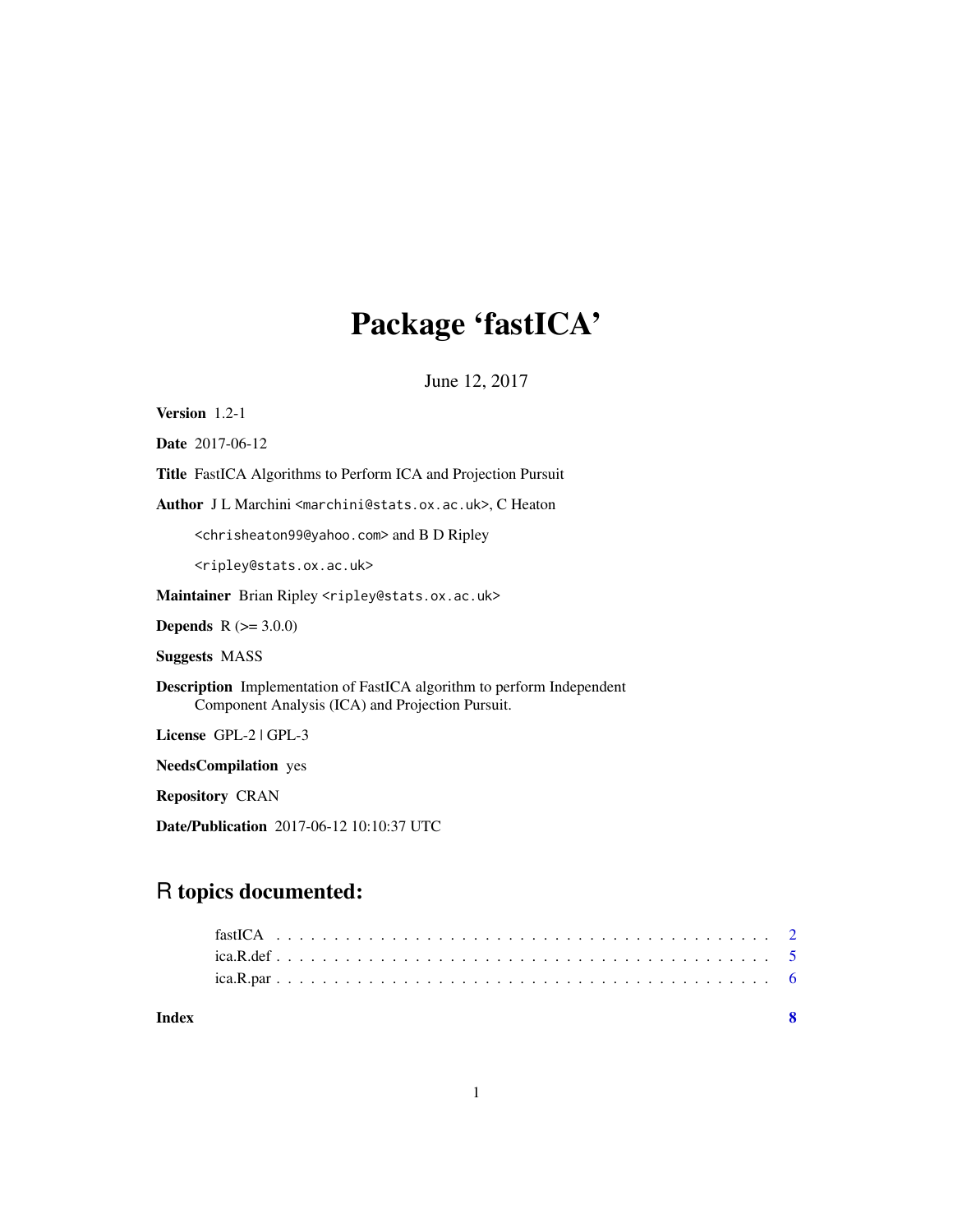<span id="page-1-1"></span><span id="page-1-0"></span>

#### Description

This is an R and C code implementation of the FastICA algorithm of Aapo Hyvarinen et al. ([http:](http://www.cs.helsinki.fi/u/ahyvarin/) [//www.cs.helsinki.fi/u/ahyvarin/](http://www.cs.helsinki.fi/u/ahyvarin/)) to perform Independent Component Analysis (ICA) and Projection Pursuit.

#### Usage

```
fastICA(X, n.comp, alg.typ = c("parallel","deflation"),
        fun = c("logcosh", "exp"), alpha = 1.0, method = c("R", "C"),
        row.norm = FALSE, maxit = 200, tol = 1e-04, verbose = FALSE,
        w.init = NULL)
```
#### Arguments

| χ        | a data matrix with n rows representing observations and p columns representing<br>variables.                                                                                                                                                                                                                                                                                                                                    |
|----------|---------------------------------------------------------------------------------------------------------------------------------------------------------------------------------------------------------------------------------------------------------------------------------------------------------------------------------------------------------------------------------------------------------------------------------|
| n.comp   | number of components to be extracted                                                                                                                                                                                                                                                                                                                                                                                            |
| alg.typ  | if alg.typ $==$ "parallel" the components are extracted simultaneously (the<br>default). if alg.typ == "deflation" the components are extracted one at a<br>time.                                                                                                                                                                                                                                                               |
| fun      | the functional form of the $G$ function used in the approximation to neg-entropy<br>(see 'details').                                                                                                                                                                                                                                                                                                                            |
| alpha    | constant in range $[1, 2]$ used in approximation to neg-entropy when fun == "logcosh"                                                                                                                                                                                                                                                                                                                                           |
| method   | if method $==$ "R" then computations are done exclusively in R (default). The<br>code allows the interested R user to see exactly what the algorithm does. if<br>method $==$ " $C$ " then C code is used to perform most of the computations,<br>which makes the algorithm run faster. During compilation the C code is linked<br>to an optimized BLAS library if present, otherwise stand-alone BLAS routines<br>are compiled. |
| row.norm | a logical value indicating whether rows of the data matrix X should be standard-<br>ized beforehand.                                                                                                                                                                                                                                                                                                                            |
| maxit    | maximum number of iterations to perform.                                                                                                                                                                                                                                                                                                                                                                                        |
| tol      | a positive scalar giving the tolerance at which the un-mixing matrix is considered<br>to have converged.                                                                                                                                                                                                                                                                                                                        |
| verbose  | a logical value indicating the level of output as the algorithm runs.                                                                                                                                                                                                                                                                                                                                                           |
| w.init   | Initial un-mixing matrix of dimension c(n.comp, n.comp). If NULL (default)<br>then a matrix of normal r.v.'s is used.                                                                                                                                                                                                                                                                                                           |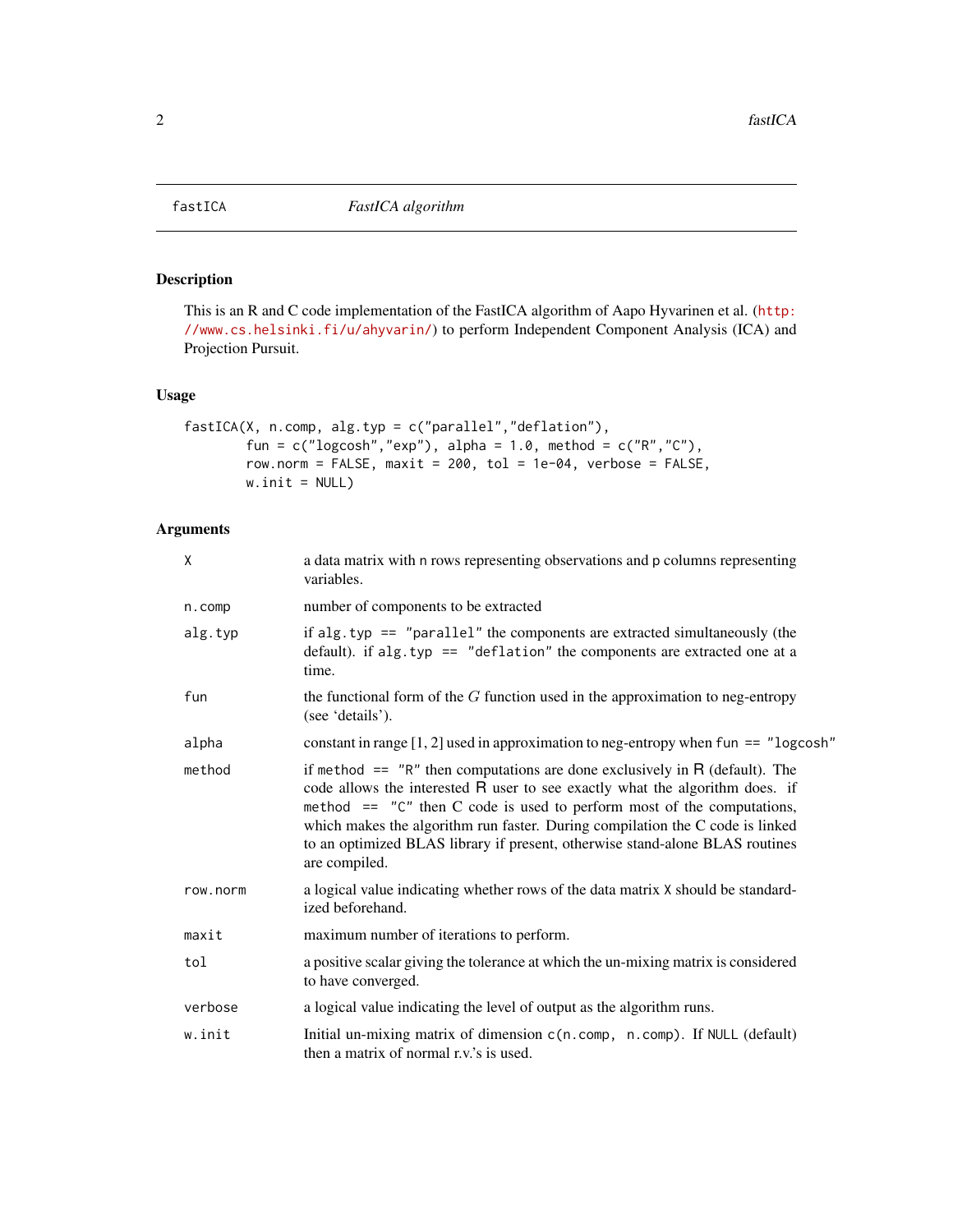#### fastICA 3

#### Details

#### Independent Component Analysis (ICA)

The data matrix X is considered to be a linear combination of non-Gaussian (independent) components i.e.  $X = SA$  where columns of S contain the independent components and A is a linear mixing matrix. In short ICA attempts to 'un-mix' the data by estimating an un-mixing matrix W where XW  $= S$ .

Under this generative model the measured 'signals' in X will tend to be 'more Gaussian' than the source components (in S) due to the Central Limit Theorem. Thus, in order to extract the independent components/sources we search for an un-mixing matrix W that maximizes the nongaussianity of the sources.

In FastICA, non-gaussianity is measured using approximations to neg-entropy  $(J)$  which are more robust than kurtosis-based measures and fast to compute.

The approximation takes the form

$$
J(y) = [E\{G(y)\} - E\{G(v)\}]^2
$$

where v is a  $N(0,1)$  r.v.

The following choices of G are included as options  $G(u) = \frac{1}{\alpha} \log \cosh(\alpha u)$  and  $G(u) = -\exp(u^2/2)$ .

#### Algorithm

First, the data are centered by subtracting the mean of each column of the data matrix X.

The data matrix is then 'whitened' by projecting the data onto its principal component directions i.e. X -> XK where K is a pre-whitening matrix. The number of components can be specified by the user.

The ICA algorithm then estimates a matrix W s.t  $XKW = S$ . W is chosen to maximize the negentropy approximation under the constraints that W is an orthonormal matrix. This constraint ensures that the estimated components are uncorrelated. The algorithm is based on a fixed-point iteration scheme for maximizing the neg-entropy.

#### Projection Pursuit

In the absence of a generative model for the data the algorithm can be used to find the projection pursuit directions. Projection pursuit is a technique for finding 'interesting' directions in multidimensional datasets. These projections and are useful for visualizing the dataset and in density estimation and regression. Interesting directions are those which show the least Gaussian distribution, which is what the FastICA algorithm does.

#### Value

A list containing the following components

| X | pre-processed data matrix                                                                 |
|---|-------------------------------------------------------------------------------------------|
| K | pre-whitening matrix that projects data onto the first n. comp principal compo-<br>nents. |
| W | estimated un-mixing matrix (see definition in details)                                    |
| A | estimated mixing matrix                                                                   |
| S | estimated source matrix                                                                   |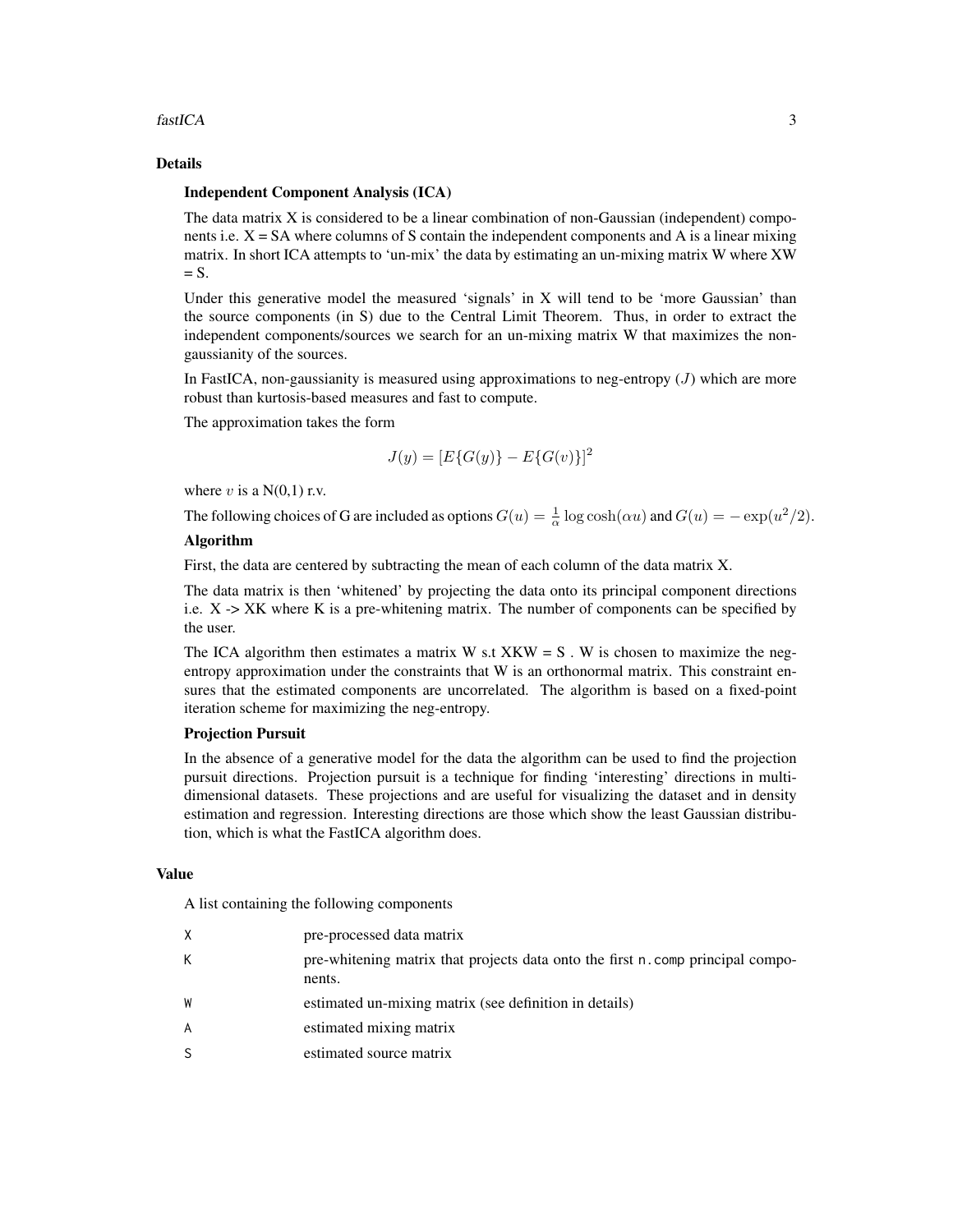#### <span id="page-3-0"></span>Author(s)

J L Marchini and C Heaton

#### References

A. Hyvarinen and E. Oja (2000) Independent Component Analysis: Algorithms and Applications, *Neural Networks*, 13(4-5):411-430

#### See Also

[ica.R.def](#page-4-1), [ica.R.par](#page-5-1)

#### Examples

```
#---------------------------------------------------
#Example 1: un-mixing two mixed independent uniforms
#---------------------------------------------------
S <- matrix(runif(10000), 5000, 2)
A \le matrix(c(1, 1, -1, 3), 2, 2, byrow = TRUE)
X <- S %*% A
a \leftarrow fastICA(X, 2, alg.typ = "parallel", fun = "logcosh", alpha = 1,
             method = "C", row.norm = FALSE, maxit = 200,tol = 0.0001, verbose = TRUE)
par(mfrow = c(1, 3))plot(a$X, main = "Pre-processed data")
plot(a$X %*% a$K, main = "PCA components")
plot(a$S, main = "ICA components")
#--------------------------------------------
#Example 2: un-mixing two independent signals
#--------------------------------------------
S <- cbind(sin((1:1000)/20), rep((((1:200)-100)/100), 5))
A <- matrix(c(0.291, 0.6557, -0.5439, 0.5572), 2, 2)
X \le - S %*% A
a \le fastICA(X, 2, alg.typ = "parallel", fun = "logcosh", alpha = 1,
             method = "R", row.norm = FALSE, maxit = 200,
             tol = 0.0001, verbose = TRUE)
par(mfcol = c(2, 3))plot(1:1000, S[,1], type = "l", main = "Original Signals",xlab = "", ylab = "")plot(1:1000, S[,2], type = "l", xlab = "", ylab = "")
plot(1:1000, X[,1 ], type = "l", main = "Mixed Signals",
     xlab = "", ylab = "")plot(1:1000, X[, 2], type = "1", xlab = "", ylab = "")plot(1:1000, a$S[, 1], type = "l", main = "ICA source estimates",xlab = "", ylab = "")
```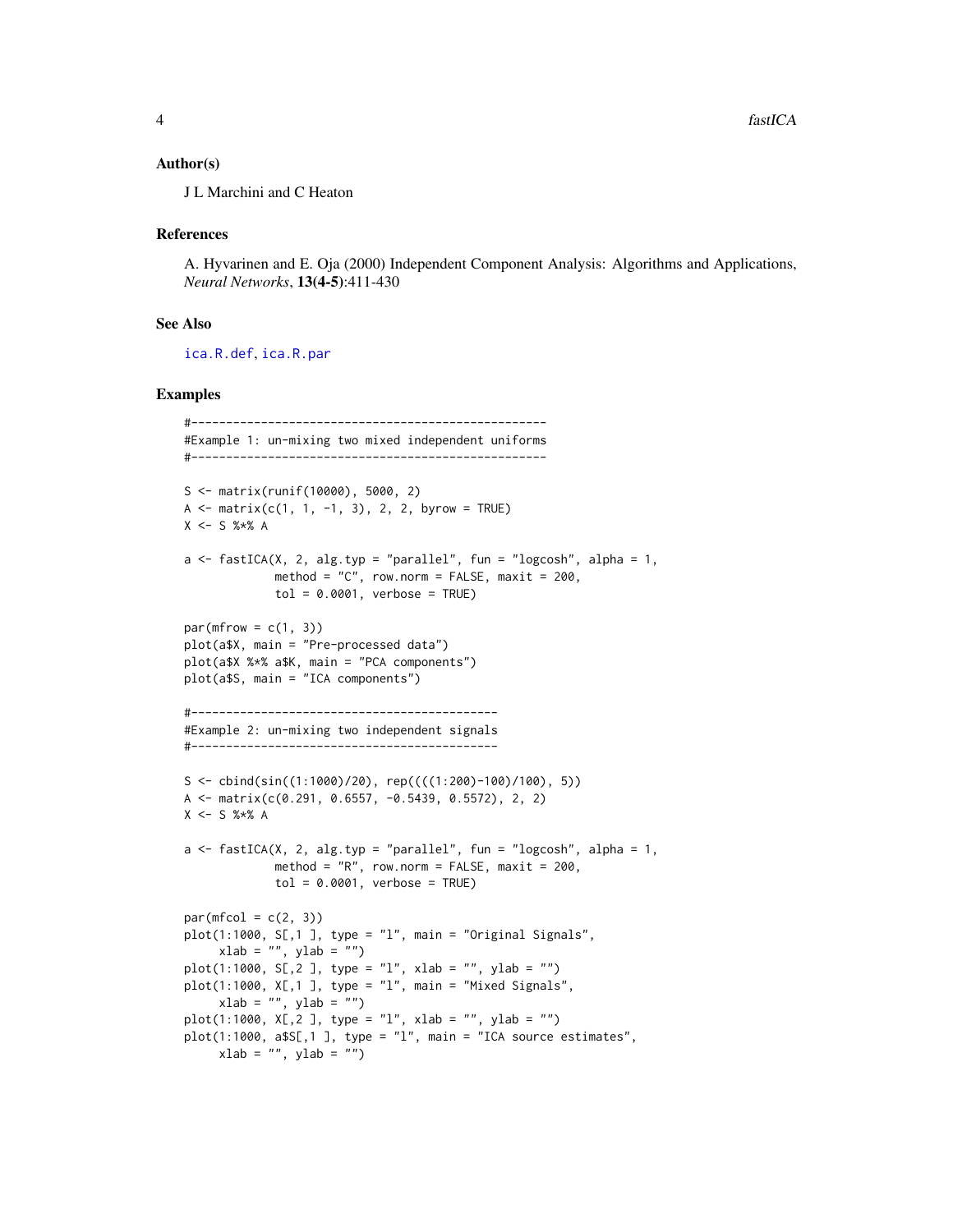#### <span id="page-4-0"></span>ica.R.def 5

```
plot(1:1000, a$S[, 2], type = "l", xlab = "", ylab = "")#-----------------------------------------------------------
#Example 3: using FastICA to perform projection pursuit on a
# mixture of bivariate normal distributions
#-----------------------------------------------------------
if(require(MASS)){
x <- mvrnorm(n = 1000, mu = c(0, 0), Sigma = matrix(c(10, 3, 3, 1), 2, 2))
x1 \le m wrnorm(n = 1000, mu = c(-1, 2), Sigma = matrix(c(10, 3, 3, 1), 2, 2))
X \leftarrow \text{rbind}(x, x1)a \leftarrow fastICA(X, 2, alg.typ = "deflation", fun = "logcosh", alpha = 1,
             method = "R", row.norm = FALSE, maxit = 200,
             tol = 0.0001, verbose = TRUE)
par(mfrow = c(1, 3))plot(a$X, main = "Pre-processed data")
plot(a$X %*% a$K, main = "PCA components")
plot(a$S, main = "ICA components")
}
```
#### ica.R.def *R code for FastICA using a deflation scheme*

#### Description

R code for FastICA using a deflation scheme in which the components are estimated one by one. This function is called by the fastICA function.

#### Usage

ica.R.def(X, n.comp, tol, fun, alpha, maxit, verbose, w.init)

#### Arguments

| $\mathsf{X}$ | data matrix                                                                                              |
|--------------|----------------------------------------------------------------------------------------------------------|
| n.comp       | number of components to be extracted                                                                     |
| tol          | a positive scalar giving the tolerance at which the un-mixing matrix is considered<br>to have converged. |
| fun          | the functional form of the $G$ function used in the approximation to negentropy.                         |
| alpha        | constant in range [1,2] used in approximation to negentropy when fun $ == "logcosh"$                     |
| maxit        | maximum number of iterations to perform                                                                  |
| verbose      | a logical value indicating the level of output as the algorithm runs.                                    |
| w.init       | Initial value of un-mixing matrix.                                                                       |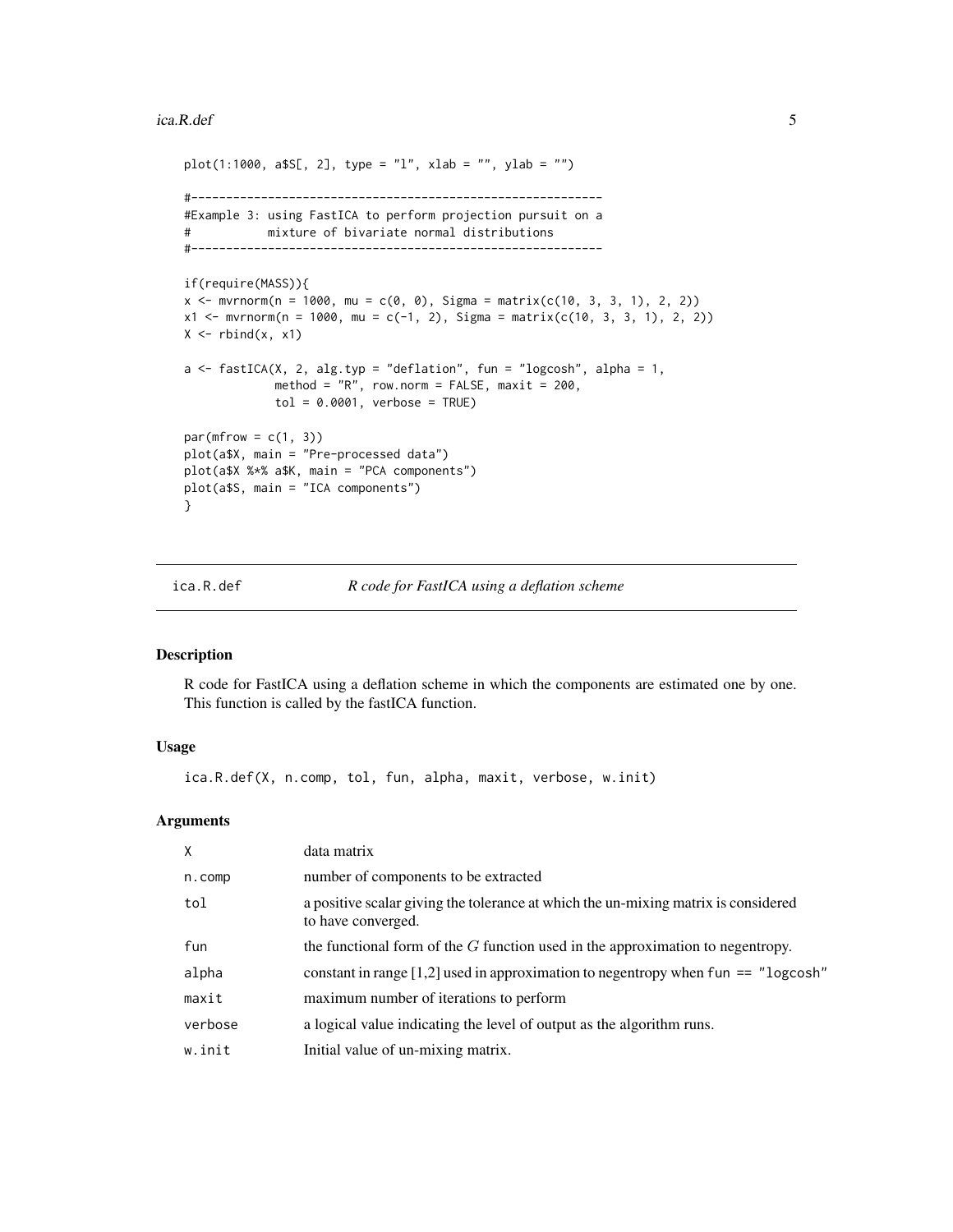#### <span id="page-5-0"></span>Details

See the help on [fastICA](#page-1-1) for details.

#### Value

The estimated un-mixing matrix W.

#### Author(s)

J L Marchini and C Heaton

#### See Also

[fastICA](#page-1-1), [ica.R.par](#page-5-1)

#### <span id="page-5-1"></span>ica.R.par *R code for FastICA using a parallel scheme*

#### Description

R code for FastICA using a parallel scheme in which the components are estimated simultaneously. This function is called by the fastICA function.

#### Usage

```
ica.R.par(X, n.comp, tol, fun, alpha, maxit, verbose, w.init)
```
#### Arguments

| $\mathsf{X}$ | data matrix.                                                                                             |
|--------------|----------------------------------------------------------------------------------------------------------|
| n.comp       | number of components to be extracted.                                                                    |
| tol          | a positive scalar giving the tolerance at which the un-mixing matrix is considered<br>to have converged. |
| fun          | the functional form of the $G$ function used in the approximation to negentropy.                         |
| alpha        | constant in range $[1,2]$ used in approximation to negentropy when fun == "logcosh".                     |
| maxit        | maximum number of iterations to perform.                                                                 |
| verbose      | a logical value indicating the level of output as the algorithm runs.                                    |
| w.init       | Initial value of un-mixing matrix.                                                                       |

#### Details

See the help on [fastICA](#page-1-1) for details.

#### Value

The estimated un-mixing matrix W.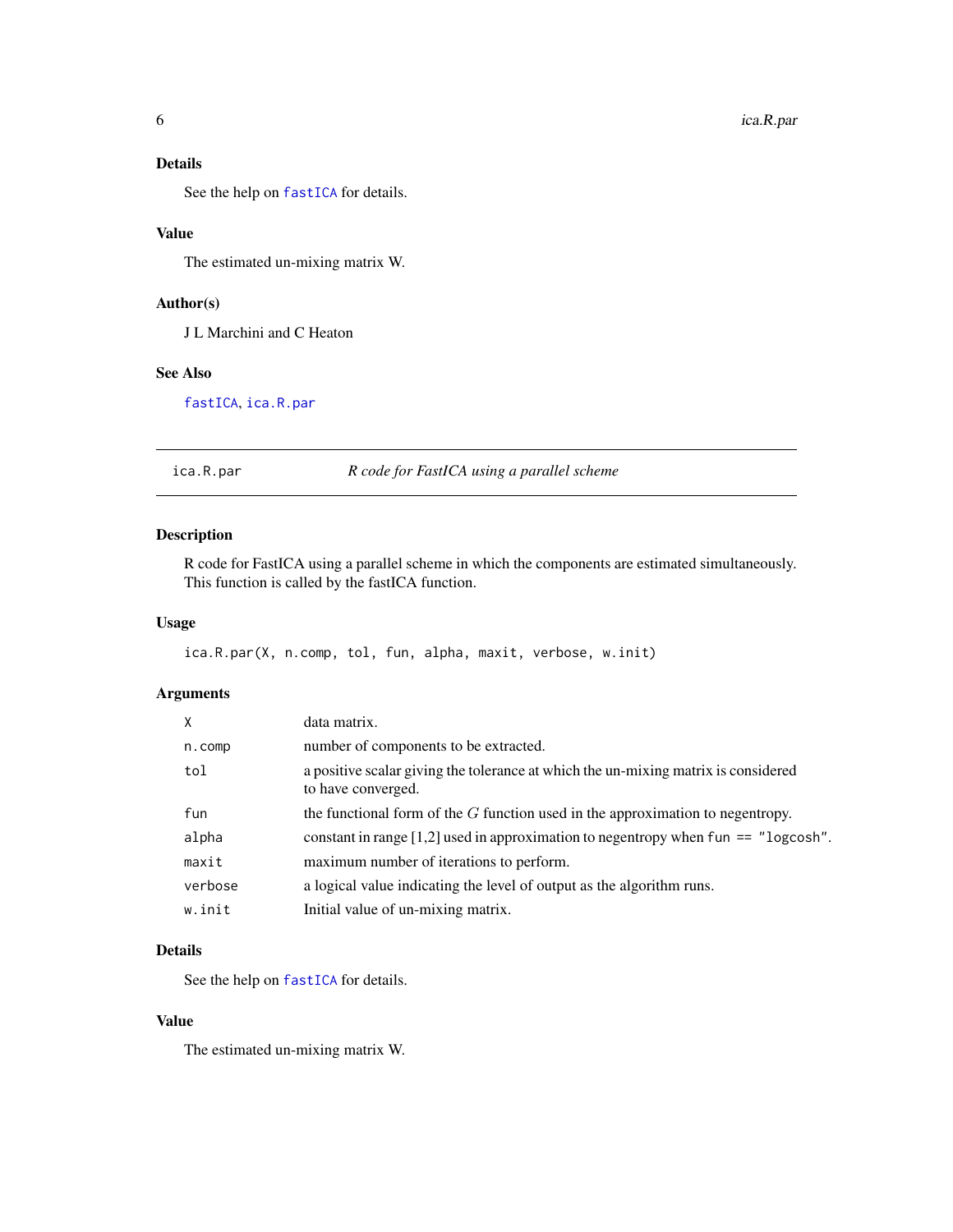<span id="page-6-0"></span>ica.R.par

#### Author(s)

J L Marchini and C Heaton

#### See Also

[fastICA](#page-1-1) , [ica.R.def](#page-4-1)